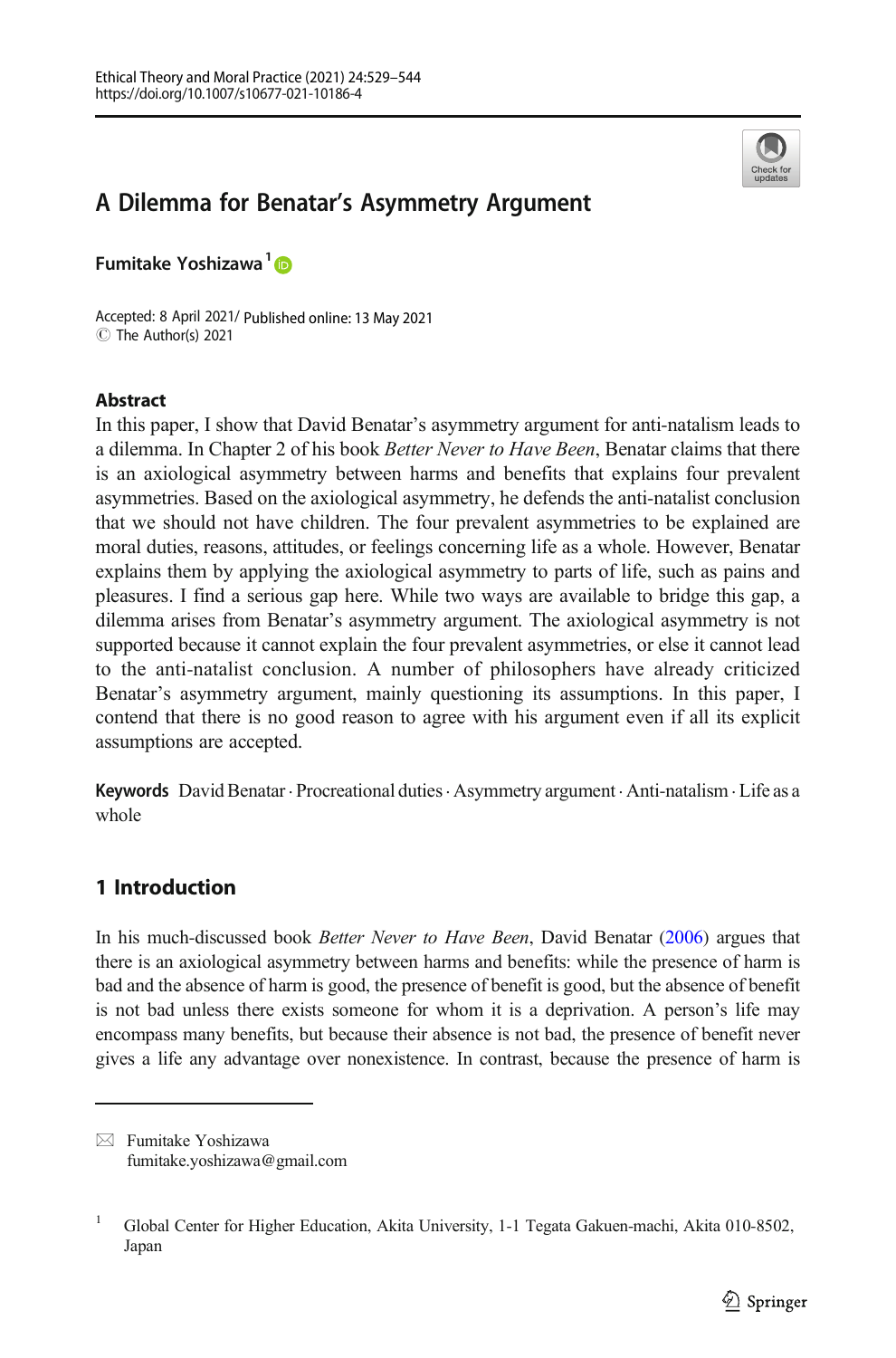disadvantageous over its absence, it gives a life a disadvantage over nonexistence. Hence, Benatar concludes that coming into existence is always a harm. Based on this evaluation, he derives the anti-natalist conclusion that we should not have children. Benatar's main argument for his axiological asymmetry that leads to such a conclusion invokes its power to explain four prevalent asymmetries, including our asymmetrical duties of procreation, according to which we have a duty to avoid bringing a miserable life into existence but do not have a duty to bring a happy life into existence.

In this paper, I show that there is a non-negligible gap in Benatar's asymmetry argument. The four prevalent asymmetries to be explained concern *life as a whole*. However, the axiological asymmetry is applied to *parts of life*, such as pain and pleasure. Benatar does not explain how the evaluations of parts of life are relevant to the evaluations of life as a whole. There are two options available to bridge the gap; however, based on these, a dilemma arises from the asymmetry argument. One option is to apply, as Benatar does, the axiological asymmetry to parts of life, which leads to the anti-natalist conclusion. However, the axiological asymmetry is not supported if it is applied in this way because it cannot explain the prevalent asymmetries pertaining to life as a whole. The other option is to apply the axiological asymmetry to life as a whole. That would be supported by its explanatory power, but it would no longer lead to the anti-natalist conclusion because the asymmetry would lead to that conclusion only if it was applied to parts of life.

In this paper, I initially present Benatar's asymmetry argument. Next, I detail the serious gap that exists in his argument. Then, I show that his argument leads to the dilemma described above. In doing so, I claim that there is no good reason to agree with Benatar's asymmetry argument even if we accept all his basic assumptions. To be fair to Benatar, I provide a detailed reconstruction of his argument in the next section, although it is already well known. The novel critique that I present<sup>1</sup> cuts to the heart of the structure of Benatar's asymmetry argument.

## 2 Benatar's Asymmetry Argument

As the basis of the argument, Benatar asserts the following "axiological asymmetry" between harms and benefits (Benatar and Wasserman  $2015$ ,  $23$ )<sup>2</sup>:

- 1. The presence of harm is bad; and
- 2. the presence of benefit is good.
- 3. The absence of harm is good, even if that good is not enjoyed by anyone; but
- 4. the absence of benefit is not bad unless there is somebody for whom this absence is a deprivation.

Benatar ([2006](#page-15-0), 30; [2013,](#page-15-0) 122) thinks that pains and pleasures are exemplars of harms and benefits and that the asymmetry also holds between other kinds of harms and benefits—for

<sup>&</sup>lt;sup>1</sup> Benatar [\(2012,](#page-15-0) [2013](#page-15-0)) has responded comprehensively to his book's critics. More recently, Benatar [\(2019\)](#page-15-0) also responded to critiques by Christine Overall ([2012](#page-15-0), Chapter 6).<br><sup>2</sup> See also Benatar [2006](#page-15-0), 30. The term "axiological asymmetry" is from Benatar and Wasserman [2015](#page-15-0), 21. This

asymmetry is also called "basic asymmetry" elsewhere; see Benatar [2013,](#page-15-0) 123.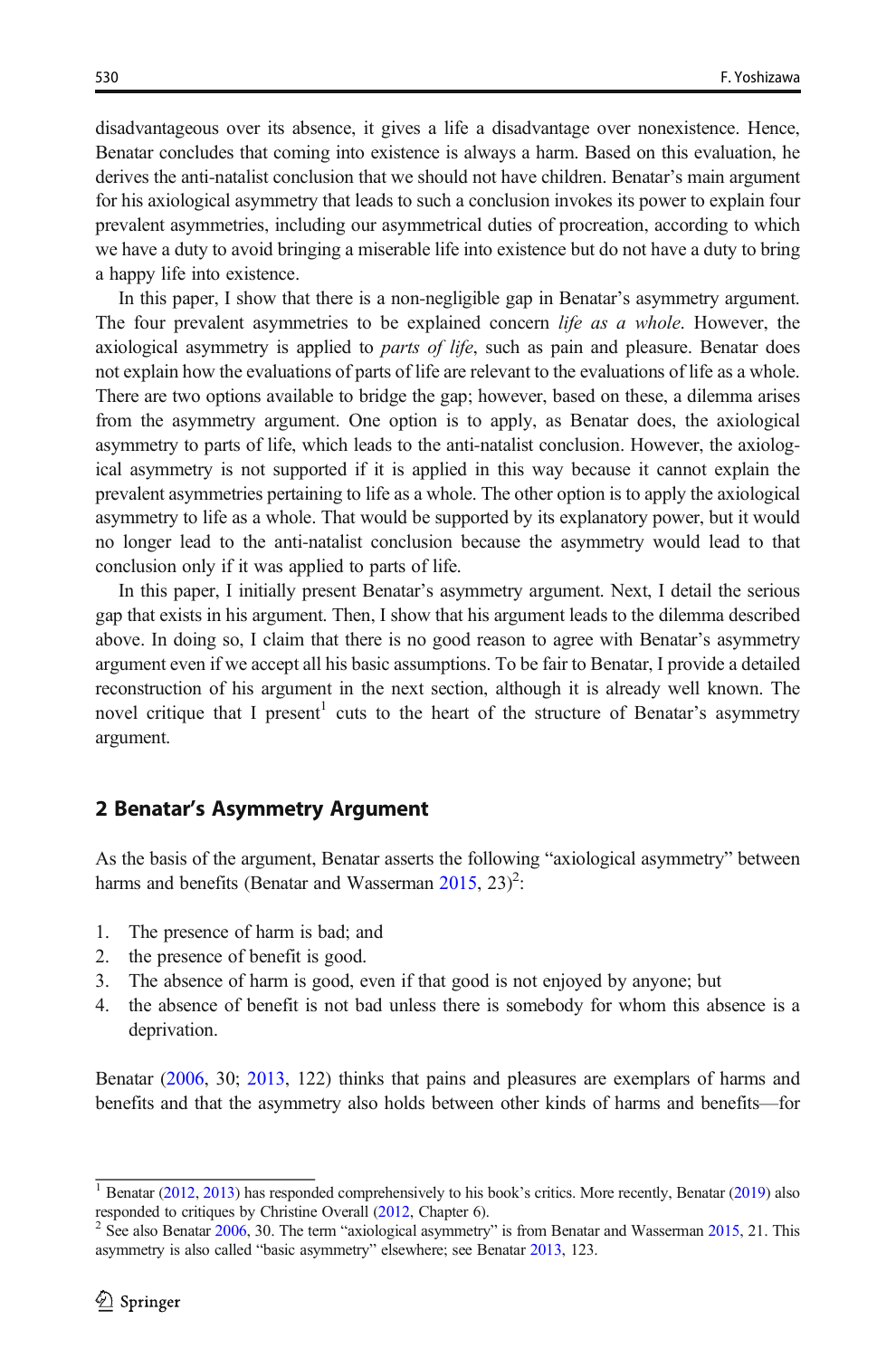example, between desire frustrations and desire satisfactions. This is an important point, to which I will return later.

Figure [1](#page-3-0) shows the application of the axiological asymmetry to the comparison between a situation in which a person comes into existence and a situation in which that person never comes into existence (Benatar and Wasserman [2015](#page-15-0), 23, Fig. 2.1).

Benatar calls attention to the accurate reading of this figure: compare (1) with (3) and (2) with (4), not (1) with (2) or (3) with (4). In Benatar's words:

To decide the relative advantages and disadvantages of coming into existence and of never coming into existence, we need to compare (1) with (3), and (2) with (4). When we make the first comparison we find that never existing is preferable to coming into existence. The absence of harm in Scenario B is an advantage over the presence of harm in Scenario A. However, when we compare (2) with (4) we see that the presence of benefit in Scenario A, although good for X, is not an advantage over the absence of benefit in Scenario B. (Benatar and Wasserman [2015,](#page-15-0) 24)

Additionally, Benatar  $(2006, 43)$  $(2006, 43)$  writes that " $(2)$  is not an advantage over  $(4)$ , whereas  $(1)$  is a *disadvantage* relative to (3)" (emphasis added).<sup>3</sup> While the pairing of the "good" of (3) and the "bad" of (1) plausibly renders "good" advantageous over "bad," it is not clear why the "good" of (2) is not advantageous over the "not bad" of (4). Moreover, Benatar does not clearly state how (4) may be comparatively evaluated against (2). It seems natural to read him as claiming that (4) is "not a *disadvantage*" over (2) since he claims elsewhere ([2006](#page-15-0), 42) that (4) is "not worse" than (2). However, I presuppose only what Benatar clearly states. The point here is that it is clear from the term "preferable" that he makes a comparative evaluation of the scenarios.<sup>4</sup>

Some philosophers have cast doubt on an assumption of the above evaluation, namely, that nonexistence can have value for a person who never exists in that situation. For example, according to Elizabeth Harman [\(2009,](#page-15-0) 780–781), while the evaluations of (1) and (2) concern personal badness and goodness, (3) and (4) should be *impersonal* evaluations that do not refer to a particular person. Accordingly, comparisons between (1) and (3) and between (2) and (4) cannot be made. In response, Benatar explains how to make sense of the idea according to which (3) and (4) are both personal evaluations: they can be made "with reference to the interests of the person who exists in one (and only one) of these two possible worlds" ([2013](#page-15-0), 125). At any rate, I simply accept his view: (1) through (4) are all personal evaluations. While I am inclined to agree with Benatar's view on this point, my main reason for accepting it is that, as stated earlier, I seek to criticize his asymmetry argument while accepting all his basic assumptions.

<sup>&</sup>lt;sup>3</sup> Benatar [\(2006,](#page-15-0) 42-43) makes this statement not when he directly explains how we should read Fig. [1](#page-3-0) but when he illustrates (but does not prove) how the axiological asymmetry works to make asymmetrical comparative evaluations using the analogy of hypothetical persons named "S (Sick)" and "H (Healthy)."

<sup>&</sup>lt;sup>4</sup> It would appear simpler to use "better" or "worse" to express the comparative evaluations of the scenarios, as Benatar also writes that "the pleasures in A  $[(2)]$  are not better than the absent pleasures in B  $[(4)]$ " [\(2006,](#page-15-0) 41) and "[i]t  $[(3)]$  claims that it is better than the presence of pain  $[(1)]$ " ([2013](#page-15-0), 128). However, I use the expression "(dis)advantage" because it permits a more flexible usage befitting of Benatar's purpose. The concepts of betterness and worseness are generally known as having strict formal features. As Ben Bradley [\(2010](#page-15-0), 2–3) rightly indicates, it is formally incoherent to claim that the "good" in (2) is not better than the "not bad" in (4).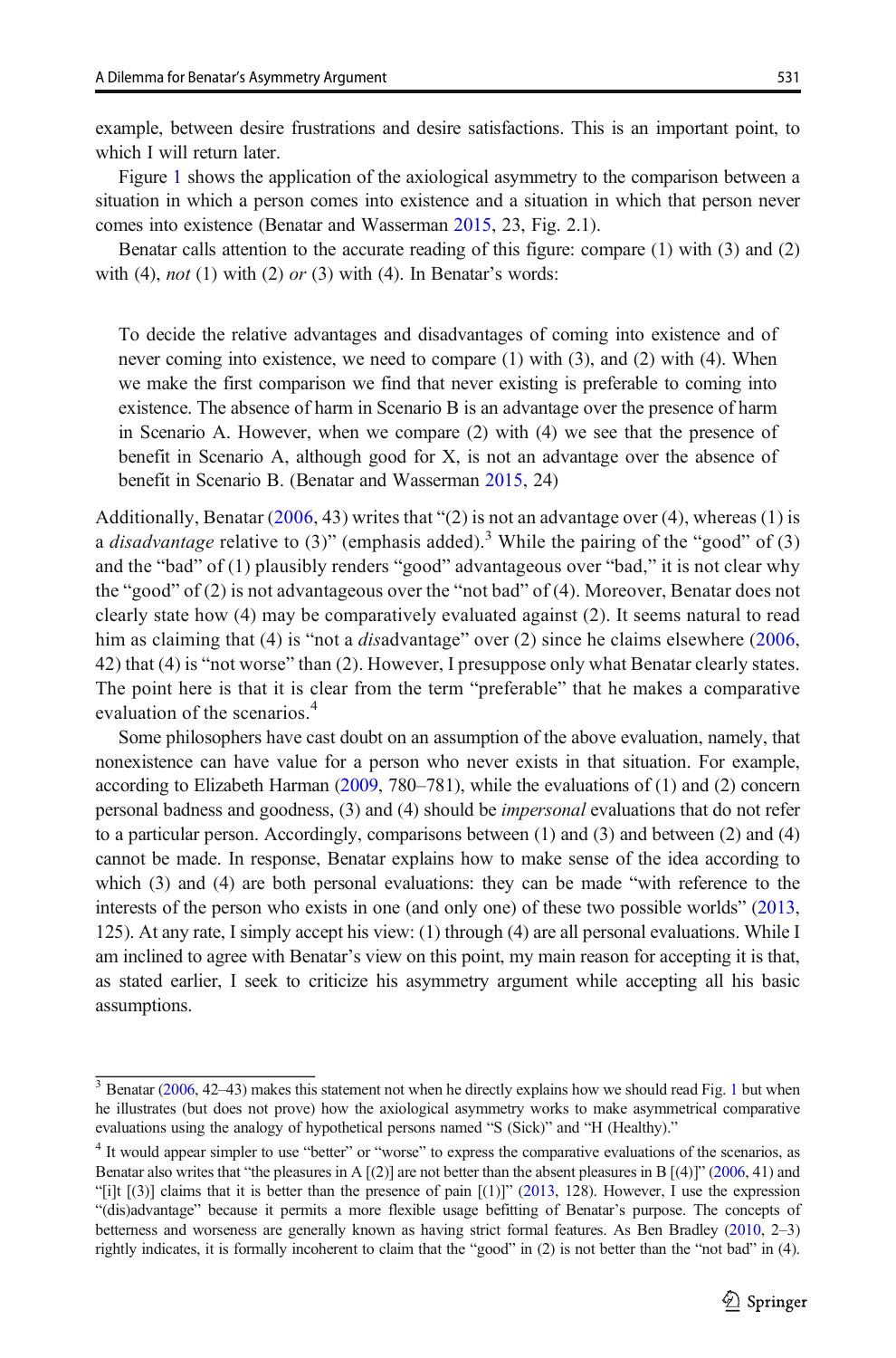<span id="page-3-0"></span>

| Scenario A          | Scenario B         |
|---------------------|--------------------|
| (X exists)          | (X never exists)   |
| (1)                 | (3)                |
| Presence of Harm    | Absence of Harm    |
| (Bad)               | (Good)             |
| (2)                 | (4)                |
| Presence of Benefit | Absence of Benefit |
| (Good)              | (Not bad)          |

Fig. 1 Asymmetry between harms and benefits

Let us now see how Benatar's claim that coming into existence is *always* a harm results from the evaluations presented in Fig. 1. When Scenario A is chosen, X comes into existence, and X's life then encompasses harms and benefits, such as pains and pleasures. A harm in Scenario A is evaluated as "bad," and a benefit is evaluated as "good." These are *noncomparative* evaluations, in contrast to *comparative* evaluations between scenarios.<sup>5</sup> In comparison with Scenario B, each harm (1) in Scenario A is evaluated as disadvantageous over the absence of harm (3), while each benefit (2) is not evaluated as advantageous over the absence of benefit (4). Based on these comparative evaluations of *parts of life* (or components of life), such as pains and pleasures, Benatar examines whether Scenario A has comparative advantages over Scenario B as a whole. This is a whole-life evaluation in the sense that it specifies how the assessments of the parts of life contribute to the assessments of the whole life.<sup>6</sup> No matter how many pleasurable "parts" are present in Scenario A, these parts never give Scenario A an advantage over Scenario B. However, just one pain does give Scenario A a disadvantage over Scenario B. Even the best life with no harmful parts has neither an advantage nor a disadvantage over the absence of life. Moreover, such a life is never realized in the actual world. Therefore, Benatar [\(2006,](#page-15-0) 28–29, 48–49, 60) concludes that coming into existence is

<sup>&</sup>lt;sup>5</sup> This distinction between "non-comparative" and "comparative" is slightly different from Benatar's [\(2006,](#page-15-0) 41; [2012](#page-15-0), 144−145) distinction between "intrinsic" and "relative." According to Benatar, (1) is intrinsically bad and relatively bad; (2) is intrinsically good (he does not make a statement on the relative value of (2) there); (3) is intrinsically neutral and relatively good; and (4) is intrinsically neutral and relatively not bad. In particular, (3) and (4) are, according to Benatar, intrinsically neutral. However, I ignore this distinction because I mention "noncomparative" value only when the evaluations of (1) and (2) are at issue. According to Benatar, regarding (1) and (2), there is no difference between the intrinsic and relative evaluations. Additionally, I use the concept of "(dis)advantage" explicitly employed by Benatar [\(2006,](#page-15-0) 40−42) for comparisons between scenarios when I mention "comparative" values.<br><sup>6</sup> Benatar makes a whole-life evaluation when he states, "Scenario B has an advantage over Scenario A, but

Scenario A has no advantage over Scenario B. We see then that the axiological asymmetry leads to the conclusion that coming into existence is always a net harm" (Benatar and Wasserman [2015](#page-15-0), 24; emphasis added). This assertion is based on the evaluation of how each part of life is (dis)advantageous over its absence. This evaluation is not like a mere sum of all the numbers assigned to the component unit of life. However, it is a whole-life evaluation.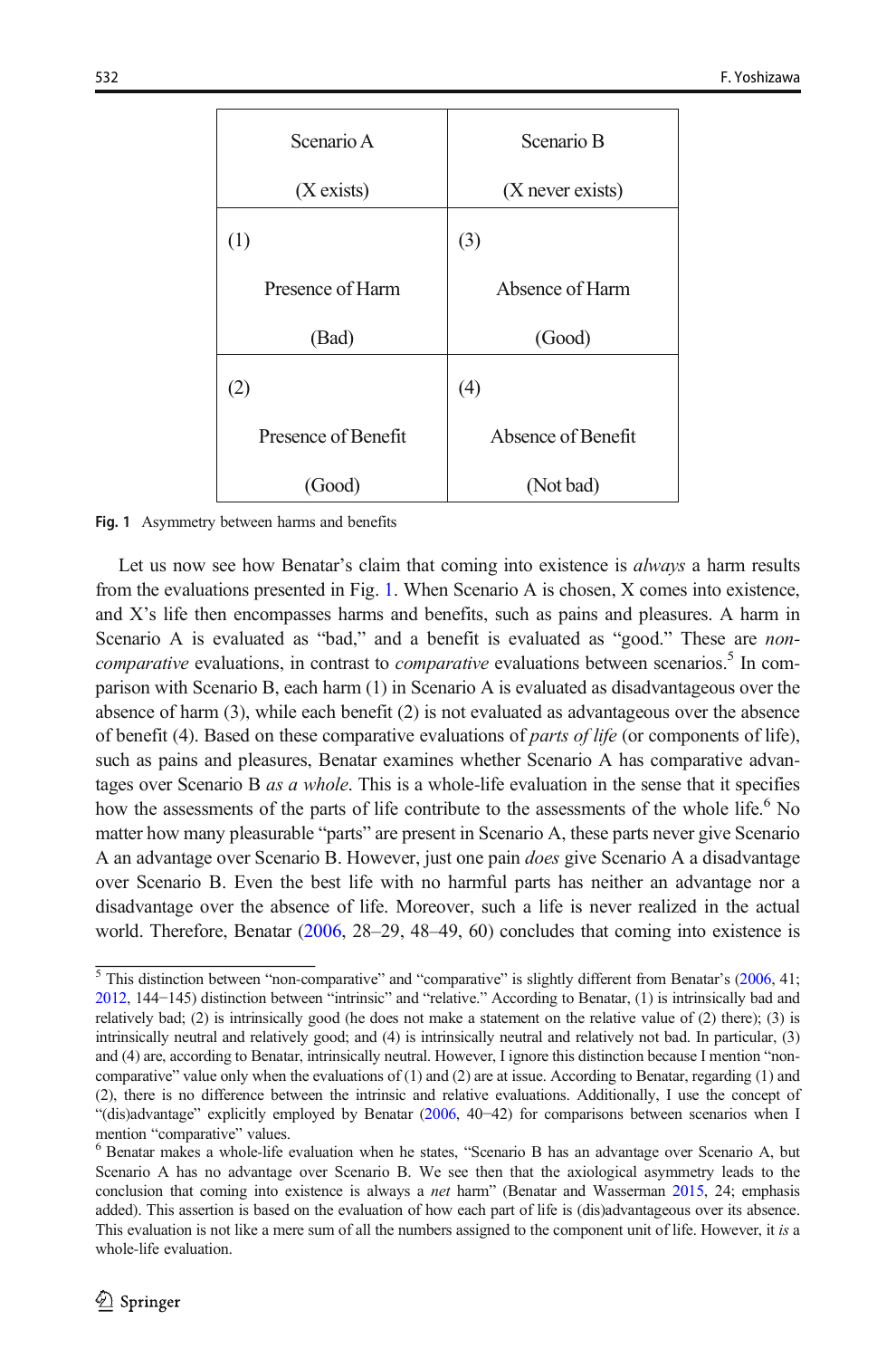not necessarily, but is in reality always, a harm, in the sense that it has disadvantages over never coming into existence. I call this mid-conclusion of his argument the "harmful birth conclusion." 7

Next, let us see how Benatar supports the axiological asymmetry that leads to this conclusion. He argues that the main support for the axiological asymmetry is that it best explains four prevalent asymmetries (Benatar [2006,](#page-15-0) 31–36; [2013,](#page-15-0) 123; Benatar and Wasserman [2015](#page-15-0), 25–27). In other words, Benatar claims that the axiological asymmetry has explanatory power as a hypothesis for the best explanation of widely accepted beliefs. The first one is as follows:

(i). The asymmetry of procreational duties: "While we have a duty to avoid bringing into existence people who would lead miserable lives, we have no duty to bring into existence those who would lead happy lives" (Benatar [2013,](#page-15-0) 123).

Benatar explains this as follows:

[T]he reason why we think that there is a duty not to bring suffering people into existence is that the presence of this suffering would be bad (for the sufferers) and the absence of the suffering is good (even though there is nobody to enjoy the absence of suffering). In contrast to this, we think that there is no duty to bring happy people into existence because while their pleasure would be good for them, its absence would not be bad for them (given that there would be nobody who would be deprived of it). (Benatar [2006,](#page-15-0) 32)

In this explanation, the axiological asymmetry is used as the basis for the duties in question. Let us recall Fig. [1](#page-3-0); putting aside other considerations, such as the happiness of parents, it would be straightforward to think that the negative axiological evaluation—"bad"—of (1) is connected to the negative moral duty—the "duty *not* to bring people into existence." However, the positive axiological evaluation—"good"—of (2) is not connected to the positive moral duty—the "duty to bring people into existence." This is because, according to Benatar, the absence of benefit (4) is "not bad" rather than "bad"; if the absence of benefit (4) is "bad," the positive axiological evaluation—"good"—of (2) would be connected to the positive moral duty—the "duty to do." <sup>8</sup> Here, the evaluation—"not bad"—of (4) is intended to avoid the conclusion that there is a positive duty to create happy people. This reasoning is not entirely clear, as it is not clear why the "good" of (2) is not advantageous over the "not bad" of (4). If (2) is "good" and (4) is "not bad," there may still be a positive duty (or moral reason) to procreate, even if it is weak. At any rate, again, I simply accept Benatar's view; the presence of benefit with the "good" of (2) cannot be the basis of positive moral duties, reasons, attitudes, or feelings if its absence (4) is "not bad."

 $\frac{7}{7}$  This mid-conclusion is still an axiological claim; it is not yet the moral anti-natalist conclusion (Benatar and Wasserman [2015](#page-15-0), 38 n. 6). 8 As Benatar writes, it may be proposed that the general asymmetry of duties—"we have negative duties to avoid

harm but no corresponding positive duties to bring about happiness" [\(2006,](#page-15-0) 32)—explains the asymmetry of procreational duties (see also footnote 9 in this paper). Benatar ([2006](#page-15-0), 32−34; [2013,](#page-15-0) 127) laconically rejects this explanation of our procreational duties, however. I do not examine whether it can be an alternative to Benatar's because I would like to keep to his line of thought as much as possible. I return to this general asymmetry of duties in Section [5.1.](#page-12-0)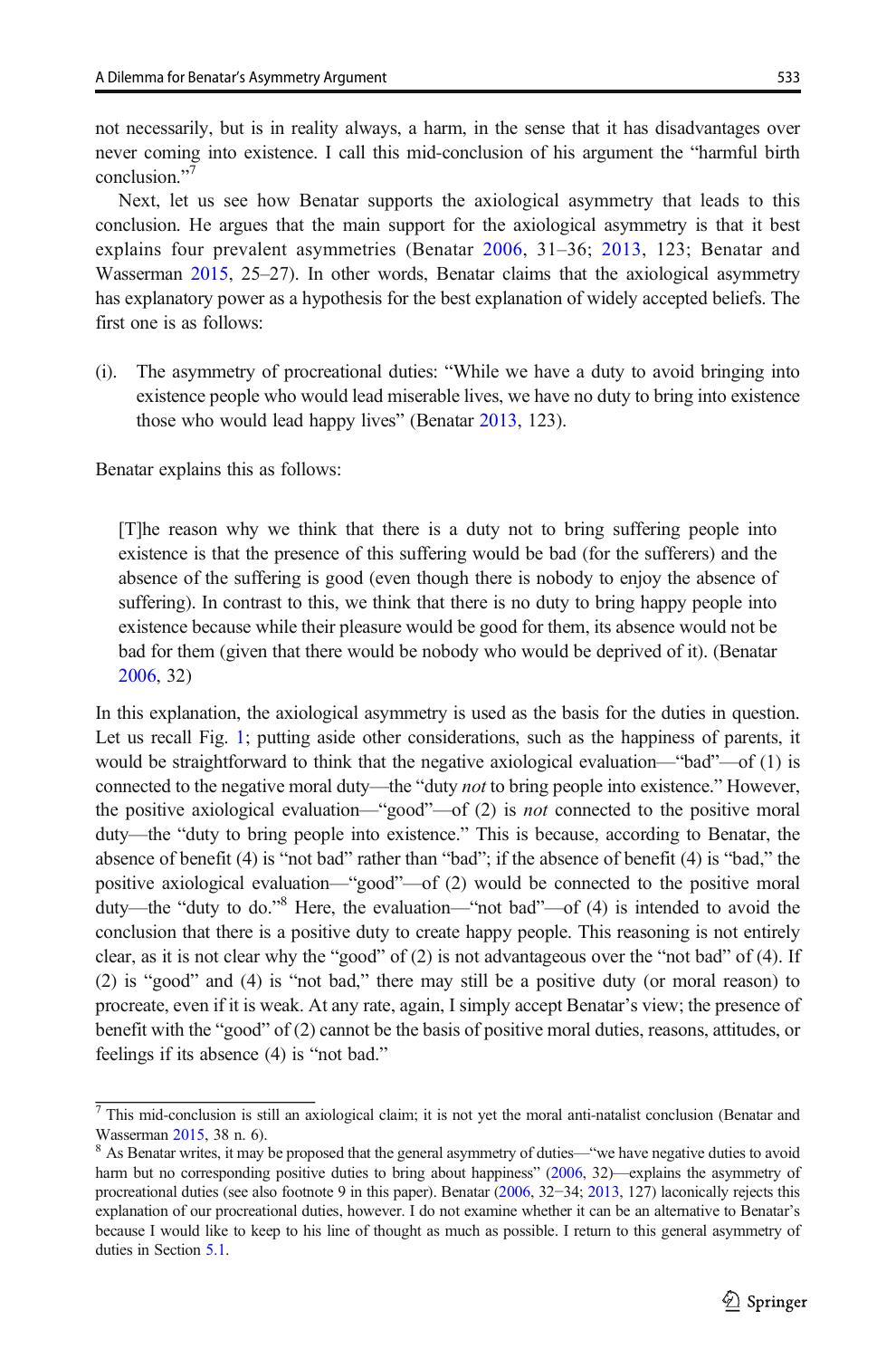In addition to (i), according to Benatar the following three asymmetries are also explained by the axiological asymmetry:

- (ii). The prospective beneficence asymmetry: "It is strange to cite as a reason for having a child that that child will thereby be benefited. It is not similarly strange to cite as a reason for not having a child that that child will suffer" (Benatar [2013,](#page-15-0) 123).
- (iii). The retrospective beneficence asymmetry: "When one has brought a suffering child into existence, it makes sense to regret having brought that child into existence—and to regret it for the sake of that child. By contrast, when one fails to bring a happy child into existence, one cannot regret that failure for the sake of the person" (ibid.).
- (iv). The asymmetry of distant suffering and absent happy people: "We are rightly sad for distant people who suffer. By contrast we need not shed any tears for absent happy people on uninhabited planets, or uninhabited islands or other regions on our own planet" (ibid.).

Similar to the explanation in (i), Benatar's explanations for the other three would be as follows: A benefit with "good," as in (2), does not provide a positive reason to procreate because its absence (4) is "not bad" rather than "bad" (the first half of (ii)). The absence of benefit—"not bad" of (4)—does *not* make *regret*—a kind of *negative* attitude—for failing to create happy people appropriate (the second half of (iii)) and does *not* make *sadness*—a kind of *negative* feeling—for the unborn happy people appropriate (the second half of (iv)). In contrast, a harm with the negative evaluation of "bad," as in (1), provides a negative reason *not* to create people (the second half of (ii)). It also makes regret for the sake of the people who are brought into existence appropriate (the first half of (iii)) and *sadness* for distant people who suffer appropriate (the first half of (iv)).

In summary, according to Benatar, the axiological asymmetry is supported by the explanatory power of four asymmetries and results in the mid-conclusion that coming into existence is always a harm. Based on this, Benatar derives the anti-natalist conclusion.<sup>9</sup> This is the framework of the asymmetry argument.

## 3 Gap in Benatar's Argument

Many critics of Benatar's asymmetry argument question its assumptions. To mention but a few examples, some claim that (all or some of) the four asymmetries are explained by principles other than the axiological asymmetry (Harman [2009](#page-15-0), 781; Bayne [2010](#page-15-0), 50–52; Metz [2011](#page-15-0), 241–243), and some claim that the asymmetry of procreational duties is problematic (Bradley

<sup>&</sup>lt;sup>9</sup> The connection between the harmful birth conclusion and the anti-natalist conclusion is not direct. According to Benatar, a minor harm may be outweighed by other considerations, such as the interests of others (Benatar and Wasserman [2015](#page-15-0), 38 n. 6; see also Benatar [2006](#page-15-0), 49). Moreover, Benatar does not assume any particular moral theories, especially utilitarianism ([2013](#page-15-0), 122 n. 6). Therefore, it is not appropriate to emphasize that "there has to be a moral 'bridge' premise" (Metz [2011,](#page-15-0) 237). Rather, it is better to think that Benatar's argument depends only on a primitive correspondence between axiological and moral assessments, for example, between the negative axiological evaluation—birth is harmful—and the negative moral (pro tanto) prescription—we should not have children. See also footnote 8 in this paper.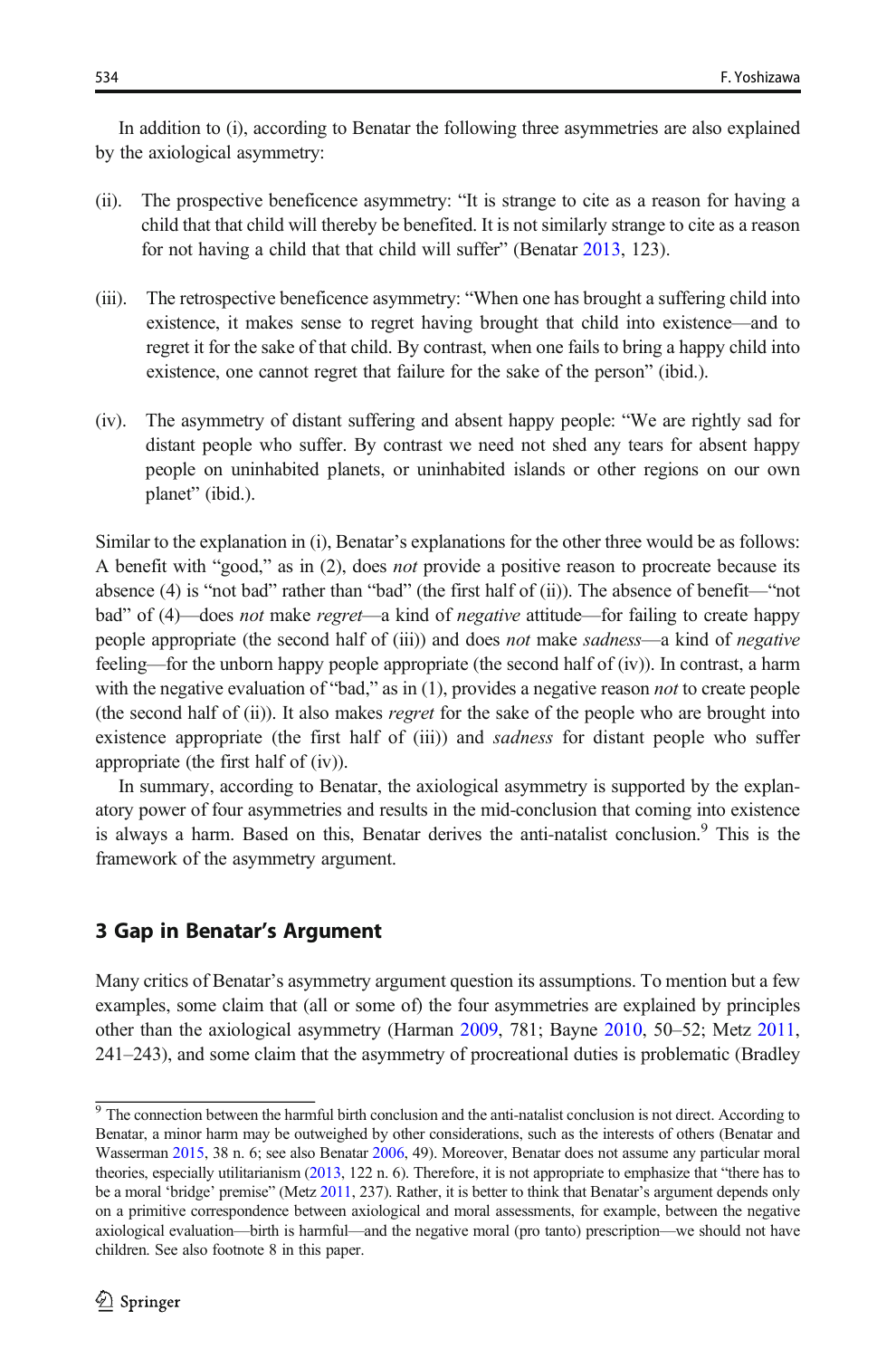<span id="page-6-0"></span>[2013](#page-15-0)) and that comparative evaluations based on the axiological asymmetry are incoherent (Bradley [2010\)](#page-15-0). By contrast, I argue that the anti-natalist conclusion fails even if we accept all the explicit assumptions of Benatar's argument. I will present the gap in Benatar's argument, and based on it, the dilemma that arises from the asymmetry argument.

## 3.1 The Gap

Let us once more consider Benatar's explanation of (i):

[T]he reason why we think that there is a duty not to bring suffering people into existence is that the presence of this *suffering* would be bad (for the sufferers) and the absence of the suffering is good (even though there is nobody to enjoy the absence of suffering). In contrast to this, we think that there is no duty to bring *happy people* into existence because while their *pleasure* would be good for them, its absence would not be bad for them (given that there would be nobody who would be deprived of it). (Benatar [2006,](#page-15-0) 32; emphasis added)

Look at the two pairs of expressions emphasized in this passage: one is the pair "suffering" would be bad" and "pleasure would be good"; the other is "a duty not to bring suffering people into existence" and "no duty to bring *happy people* into existence." The former pair is axiological evaluations of *parts of life*. However, the latter pair is moral duties concerning *life* as a whole. How the evaluation of parts of life is relevant to the evaluation of life as a whole is not stated here, although the lives of suffering and happy people may encompass both painful and pleasurable parts. The same can be said of the other three asymmetries. While all of them concern *life as a whole*, the axiological asymmetry that is alleged to explain them is applied to parts of life, such as pains and pleasures. Recall the three pairs of expressions, that is, (ii) "that child will thereby be benefited" and "that child will suffer," (iii) "suffering child" and "happy child," and (iv) "distant people who suffer" and "happy people." The point is that in the process of Benatar's explanation of the four asymmetries, the axiological asymmetry indicates how to evaluate parts of life. However, he does not explain how to evaluate life as a whole. This is the gap I find in his argument.

To bridge the gap, it is necessary to obtain an evaluation of life as a whole from the evaluations of parts of life. This as-a-whole evaluation can be obtained in two ways. First, we can make a comparative evaluation of parts of life based on the axiological asymmetry and subsequently evaluate life as a whole. Benatar originally derives his harmful birth conclusion in this manner. Second, we can make a non-comparative evaluation of life as a whole and subsequently conduct a comparative evaluation of the scenarios based on the axiological asymmetry. I detail below that the difference between these two ways of evaluation lies in the order of the steps taken for the evaluations: the former is "asymmetrical comparison first and as-a-whole evaluation second," and the latter is "as-a-whole evaluation first and asymmetrical comparison second." I demonstrate that while these two ways are available to bridge the gap, they present a dilemma for Benatar's asymmetry argument.

#### 3.2 First Horn: Asymmetrical Comparison First

The first way to make an evaluation of life as a whole is using the harmful birth conclusion that all life as a whole is comparatively harmful; according to Benatar, regardless of whether a life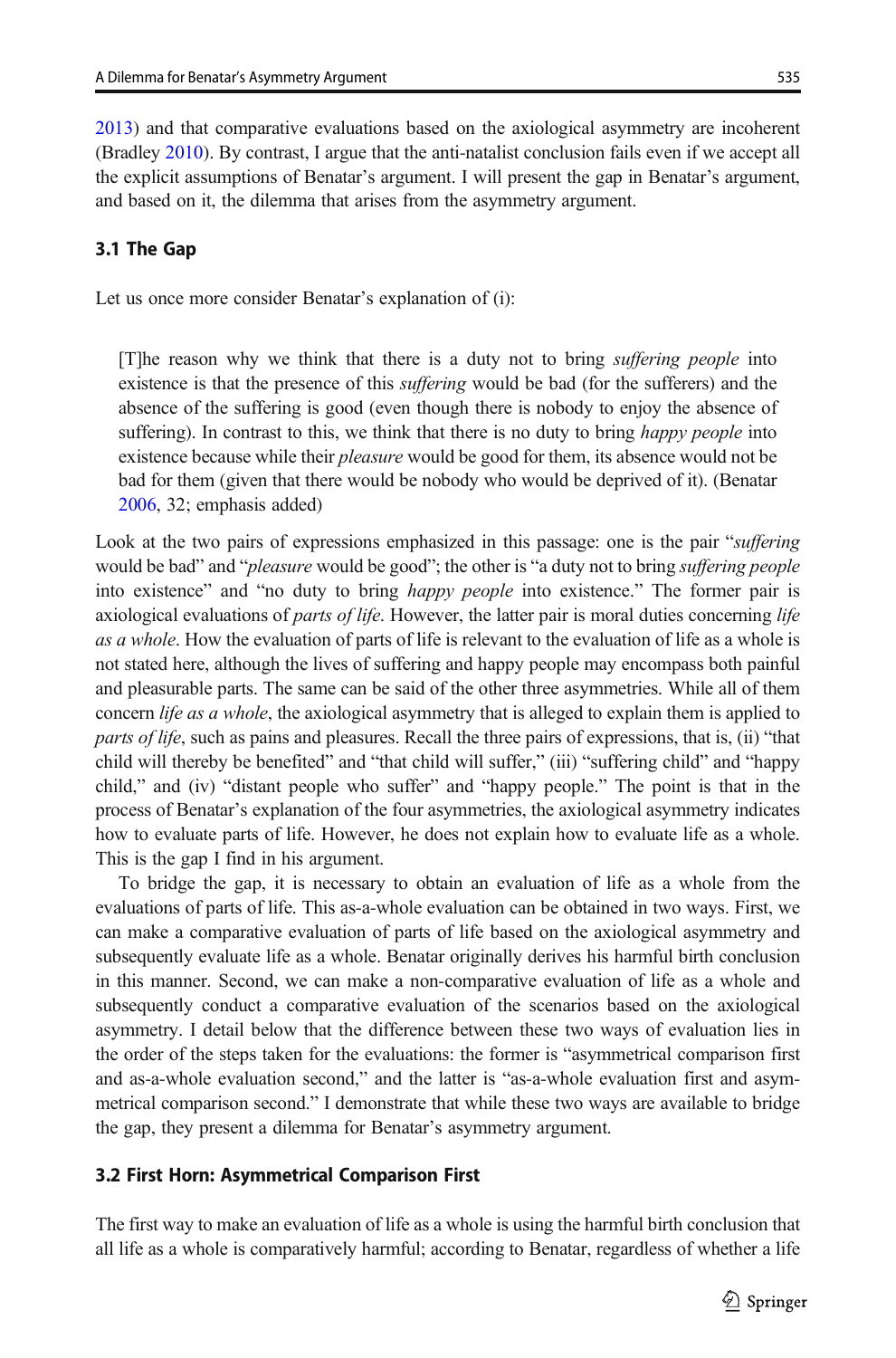is miserable or happy—that is, no matter how many harms or benefits it contains—only harmful parts that are comparatively disadvantageous over their absence are considered in the evaluation of life as a whole. This result is obtained using the axiological asymmetry with the order of "asymmetrical comparison first and as-a-whole evaluation second." Accordingly, the duties that are explained are as follows:

We have a duty to avoid bringing into existence people who would lead miserable lives because they are comparatively harmful, and we also have a duty to avoid bringing into existence those who would lead happy lives because they are comparatively harmful.

This is not the broadly accepted asymmetry of procreational duties, according to which we simply have no duty to bring happy lives into existence. Rather, this is nothing other than the anti-natalist conclusion. This result is not surprising because if the harmful birth conclusion is correct, the moral evaluations based on it should be anti-natalist, as Benatar claims.

Let us see how the explanations of other asymmetries would go. (ii) The prospective beneficence asymmetry would be as follows: The second half is explained; it is natural—it is not strange—to cite as a reason for not having a child the fact that the child will thereby suffer because she will also be comparatively harmed. However, the first half is not explained; it is certainly strange to cite as a reason for having a child the fact that the child will thereby be benefitted, but it is *rather* natural—it is *not* strange—to cite the fact as a reason for not having a child because she will be comparatively harmed.<sup>10</sup> In other words, because all life is comparatively harmful regardless of whether it is noncomparatively harmful or beneficial, it always provides a reason not to procreate. This is clearly not the widely shared understanding of (ii).

Next, (iii) the retrospective beneficence asymmetry would be as follows: when one has brought a suffering child into existence, it makes sense to regret having brought that child into existence and to regret it for the sake of that child because she is comparatively harmed; by contrast, when one fails to bring a happy child into existence, one cannot regret that failure for the sake of the person but *rather should feel at ease* about that failure because she would be comparatively harmed. This is clearly not our commonsensical attitude.

Finally, (iv) the asymmetry of distant suffering and absent happy people would be as follows: we are rightly sad for distant people who suffer because they are comparatively harmed; by contrast, we need not shed any tears for absent happy people on uninhabited planets or uninhabited islands or other regions on our own planet, but *rather* we *may feel pleased* at their absence because they would be comparatively harmed. This is clearly not common sense. Taken together, if Benatar takes the

 $10$  It seems clear that our ordinary thought about procreation implies that it is strange to cite as a reason for *not* having a child the fact that the child will be non-comparatively benefitted; the alleged explanation of the first half of (ii) is incompatible with this. Here, I do not exclude the possibility as a theoretical conclusion that it is not strange—it is natural—to cite as a reason for *not* having a child the fact that the child will thereby be benefited (because she will be comparatively harmed). Such an anti-natalist conclusion can be plausible only when the axiological asymmetry applied to parts of life is supported based on its explanatory power. We should make a clear distinction between what is the observed data—(ii) the prospective beneficence asymmetry—to be explained, what is a hypothesis—the axiological asymmetry applied to parts of life—that is claimed to explain the data, and what is the theoretical conclusion—the anti-natalist conclusion at issue—of the hypothesis that most successfully explains the data. If I exclude the possibility in the entire argument, I cannot escape being criticized for begging the question. However, in explaining the broadly accepted four asymmetries, it is safe (or rather necessary) to assume as our commonsensical understanding that it is strange to cite as a reason not for having a child that the child will thereby be benefited.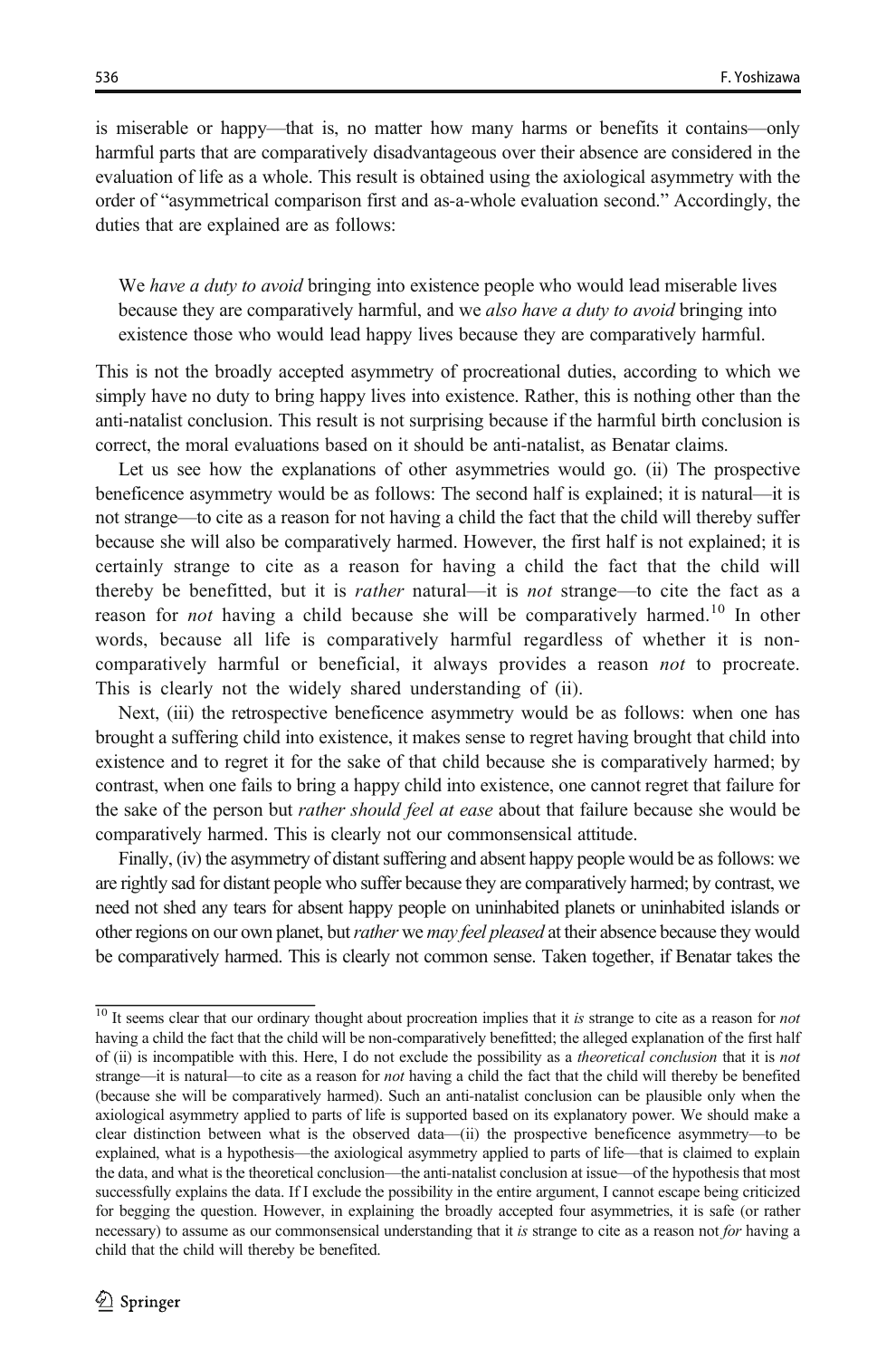<span id="page-8-0"></span>first route to bridge the gap, the axiological asymmetry is not supported because it fails to explain any of the other four asymmetries. This is the first horn of the dilemma.

# 3.3 Second Horn: As-a-Whole Evaluation First

In contrast, the second way to evaluate life as a whole is by first making a non-comparative evaluation of it. The asymmetrical comparisons are conducted afterward.

Several standards may work for obtaining an evaluation of a whole life. The simplest way is to think that the value is determined by the sum of the values of the beneficial and harmful parts of life; however, Benatar ([2006](#page-15-0), 45) opposes a simple calculation of this kind.<sup>11</sup> In fact, reflecting on the nature of the explanation of our common sense, no strict method of calculation seems necessary. Moreover, even assigning numbers to the values of each whole life is not necessary. To understand this point, let us consider the question, "How do most people think about the morality of bringing a miserable and a happy life into existence?" A commonsense answer is, "We have a moral duty to avoid bringing a miserable life into existence, and we have no duty to bring happy people into existence." This answer is the asymmetry of procreational duties. Moreover, the question that the axiological asymmetry is supposed to answer is, "Why do we so think of our duties about bringing miserable and happy lives into existence?" In considering these questions, the point is to ensure that we are not required to explain the conceptions of a miserable and a happy life themselves in the answers. Additionally, we can easily have a conception of how well or ill a whole life goes even if it is a rough one. This is part of the reason that most of us feel surprised to hear that our life is always (comparatively) harmful—or non-comparatively worse (based on the quality-of-life argument in Benatar [2006](#page-15-0), Chapter 3)—than we thought.<sup>12</sup>

At any rate, our ordinary conception of our lives is that there are both miserable and happy lives. Based on this, the explanation of (i) by virtue of the axiological asymmetry would be as follows: First, recall that the axiological asymmetry is proposed not just as the asymmetry between pains and pleasures but also as the general asymmetry of values for a person that can be applied to other kinds of harms and benefits. It can be applied to life as a whole. Indeed, in his response to David Spurrett's criticism, Benatar ([2012](#page-15-0), 131–132) admits that a valueless and a valuable life are also examples of harms and benefits, respectively.13 Figure [2](#page-9-0) shows the results of replacing "harm" in Fig. [1](#page-15-0) with "miserable life" and "benefit" with "happy life."

When Scenario A is chosen, person X comes into existence, and X's life will encompass both harmful and beneficial parts. Based on these parts of life, we could identify X's life as

 $11$  Benatar [\(2006,](#page-15-0) 61–64) rejects such a simple view of a whole-life evaluation when mentioning the asymmetry argument in Chapter 3 of his book. It should be emphasized that the non-comparative evaluation of whole life discussed here is different from what Benatar ([2006](#page-15-0), 44–49) criticizes in his asymmetry argument. What he finds fault with is the whole-life evaluation made by combining (1) with (2) and (3) with (4) in the scenarios in Fig. [1.](#page-3-0) Benatar explicitly writes, "Figure 2.[1](#page-3-0) [Fig. 1 in this paper] is not meant to be a guide to determining how bad it is to come into existence" [\(2006,](#page-15-0) 48). In contrast, what I introduce here is the evaluation of life as a whole obtained before conducting the asymmetrical comparisons.

<sup>&</sup>lt;sup>12</sup> Again, I do not doubt the possibility that a life is theoretically evaluated as always harmful. Recall that in Benatar's original asymmetry argument, this evaluation of harmfulness of our life is obtained in the process of deriving the harmful birth conclusion, not in the process of explaining the four asymmetries.

 $13$  $13$  Unlike Fig. [2,](#page-9-0) Spurrett ([2011](#page-15-0), 203) adds an additional row to Fig. 1: the left line is "Presence of a valuable human life (Good)"; the right line is "Absence of a valuable human life (Bad)." Moreover, as he suggests, the addition does not explain the asymmetry of procreational duties but has the result that there is a duty to create, in his words, "a valuable human life" (ibid.). This result seems counterintuitive. For Benatar's response to Spurrett, see Benatar [2012,](#page-15-0) 130–132.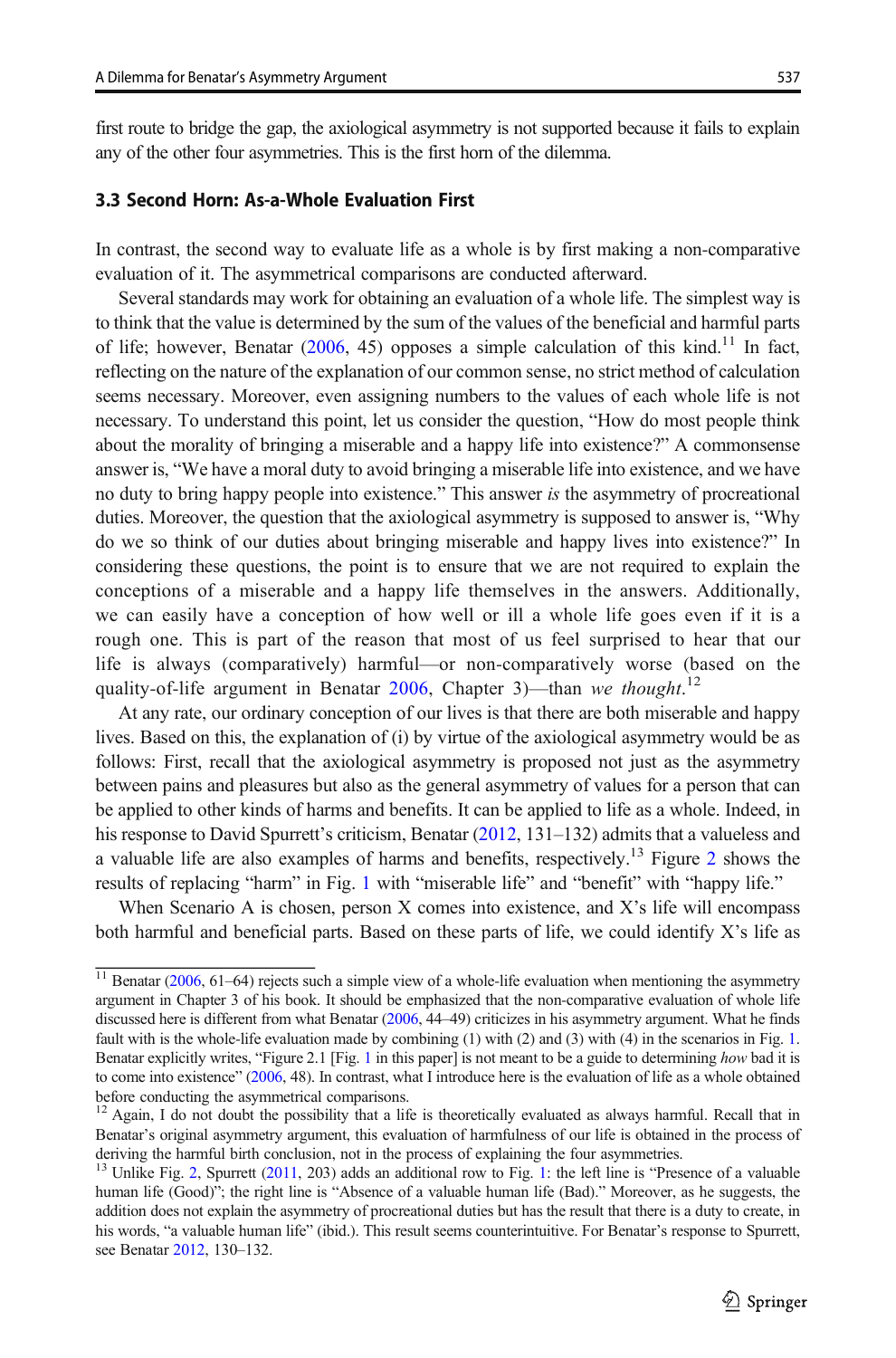<span id="page-9-0"></span>

| Scenario A                        | Scenario B                   |
|-----------------------------------|------------------------------|
| (X exists)                        | (X never exists)             |
| (1)                               | (3)                          |
| Presence of <i>Miserable Life</i> | Absence of Miserable Life    |
| (Bad)                             | (Good)                       |
| (2)                               | (4)                          |
| Presence of Happy Life            | Absence of <i>Happy Life</i> |
| (Good)                            | (Not bad)                    |

Fig. 2 Asymmetry between miserable and happy lives

miserable or happy as a whole. Note that the axiological asymmetry has not yet been applied. The results of applying it to X's life as a whole would be as follows: if X's life is miserable, it is evaluated as non-comparatively "bad" (1) and comparatively harmful (disadvantageous) relative to its absence (3); if X's life is happy, it is evaluated as non-comparatively "good" (2) and comparatively non-beneficial (non-advantageous) relative to its absence  $(4)$ .<sup>14</sup>

Putting aside other moral considerations, such as parents' interests, as in Benatar's original explanation of (i), "bad" in  $(1)$  is connected to "duty to avoid"; "good" in  $(2)$  is *not* connected to "duty to do" because (4) is "not bad" rather than "bad." This is nothing other than the asymmetry of procreational duties.

The other three asymmetries can also be explained. A happy life as a whole is "good" in (2), but this does not provide a reason to have a child because its absence (4) is "not bad" (the first half of (ii)). The absence of a happy life as a whole is "not bad" in  $(4)$ , and this does *not* make *regret* for the failure to make happy people appropriate (the second half of (iii)); it also does *not* make sadness for unborn happy people appropriate (the second half of  $(iv)$ ). In contrast, a miserable life as a whole is "bad" in  $(1)$ . This provides a reason *not* to create people (the second half of  $(ii)$ ); it also makes regret for the sake of the people who are brought into existence appropriate (the first half of (iii)) and makes *sadness* for distant people who suffer appropriate (the first half of (iv)). Notably, no gap between the parts of life and life as a whole is observed in these explanations.

<sup>&</sup>lt;sup>14</sup> The axiological asymmetry is silent on how to evaluate a life as a whole that is non-comparatively neither bad nor good. The same can be said of a part of life that is non-comparatively neither bad nor good. One may question whether Fig. 2 indicates an adequate application of Benatar's axiological asymmetry: both (1) and (2) in Fig. [1](#page-3-0) can be states of an individual person X in Scenario A, but (1) and (2) in Fig. 2 are mutually exclusive; hence, they cannot be states of an individual person X. Therefore, Fig. 2 could simply be unintelligible. An anonymous reviewer of this paper suggests this potential doubt. The precise usage of the original Fig. [1](#page-3-0) should be elucidated. Suppose there are two types of lives: a life with only painful parts and a life with only pleasurable parts. Fig. [1](#page-3-0) itself indicates nothing about how many harms or benefits a particular life contains (Benatar [2006,](#page-15-0) 48). Therefore, it is applicable to the cases in which not all the quadrants are used. With regard to the supposed cases, (2) and (4) in Fig. [1](#page-3-0) are *not* used for evaluating a life full of pain, and (1) and (3) are *not* used for evaluating a life full of pleasure. Similarly, because Fig. 2 indicates nothing about whether a particular life as a whole is miserable or happy, it is applicable to the cases in which not all the quadrants are used. This point may become clearer if Fig. [1](#page-3-0) is read as follows (albeit only about harms): (1) and (3) indicate that if a part of life in question is harmful, that particular part of life is evaluated as bad, and its absence is good; in this instance, (2) and (4) are simply not used. Similarly, in Fig. 2, (1) and (3) indicate that if a life as a whole in question is miserable, that life is evaluated as bad, and its absence is good; in such a case, (2) and (4) are simply not used.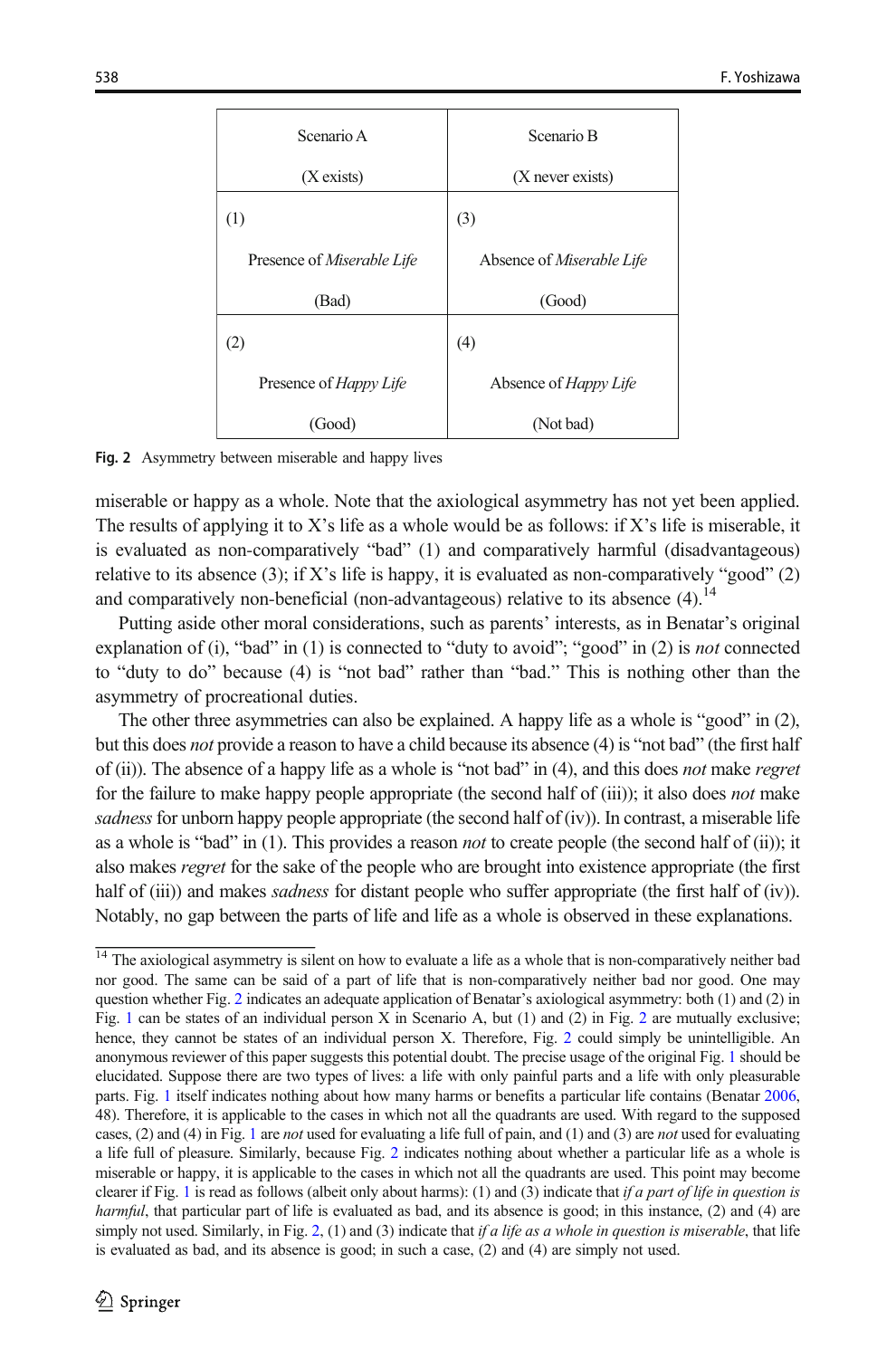The difference between Benatar's way of axiological evaluation and the alternative of first evaluating life as a whole lies only in the order of the evaluation steps. As described above, Benatar uses the order of "asymmetrical comparison first and as-a-whole evaluation second" to derive the harmful birth conclusion. Conversely, I use the order of "as-a-whole evaluation first and asymmetrical comparison second." Nothing special is added. As we saw in Section [3.1](#page-6-0), where I pointed out the gap, the evaluation of life as a whole is at any rate needed somewhere in the evaluation steps by the end of the explanation. The difference is only that in my alternative, before conducting the asymmetrical comparisons, X's life is evaluated as a whole. After that, by comparing  $(1)$  with  $(3)$  and  $(2)$  with  $(4)$ , while X's life is evaluated as harmful (disadvantageous over its absence) when it is bad as a whole, X's life is evaluated as non-beneficial (nonadvantageous over its absence) when it is good as a whole. This way of using the axiological asymmetry does not result in the harmful birth conclusion and the anti-natalist conclusion because it can be claimed that, while we have a duty not to create a disadvantageous life, we have no duty either to create or not to create a non-advantageous life. This is the second horn of the dilemma.

#### 3.4 Summarizing the Dilemma

The dilemma arising from Benatar's asymmetry argument can be summarized as follows. Two ways are available to obtain the value as a whole to bridge the gap of the argument: the evaluation of life as a whole is made either *after* or *before* the comparison based on the axiological asymmetry. On the one hand, if it is made *after*, Benatar's harmful birth conclusion that coming into existence is always a harm is drawn from the axiological asymmetry because even if there are many beneficial parts in life that are not advantageous over their absence, only disadvantageous harmful parts are considered in the evaluation of life as a whole. However, the axiological asymmetry is not supported because it cannot explain our prevalent four asymmetries. On the other hand, if it is made before, the axiological asymmetry is supported because the four asymmetries *are* explained. However, the harmful birth conclusion is not derived. By applying the axiological asymmetry to life as a whole, both harmful and beneficial parts are considered in the non-comparative whole-life evaluation; thus, both harmful (disadvantageous) and nonbeneficial (non-advantageous) lives are evaluated in comparison to the absence of lives.

In summary, it is not the order of "as-a-whole evaluation first and asymmetrical comparison second" but of "asymmetrical comparison first and as-a-whole evaluation second" that is needed to reach the anti-natalist conclusion. However, the latter is not supported, whereas the former is.

#### 4 Possible Objections and Replies

Benatar might argue that the gap is unproblematic as follows.<sup>15</sup> The four asymmetries to be explained reflect the way in which ordinary people *imprecisely* think about procreation, and the axiological asymmetry is intended to be a hypothesis for the best explanation of them. (In contrast, the anti-natalist conclusion is drawn by *precisely* applying the axiological asymmetry to the cases of procreation.) If a hypothesis explains how people tend to think, its explanatory power might be preserved even if the explanation has a gap. However, this is not the case when there is another good explanation. As I have shown, the explanation based on Fig. [2](#page-9-0) is at least as good as Benatar's.

 $\frac{15}{15}$  I appreciate David Benatar's suggestion of this possible response.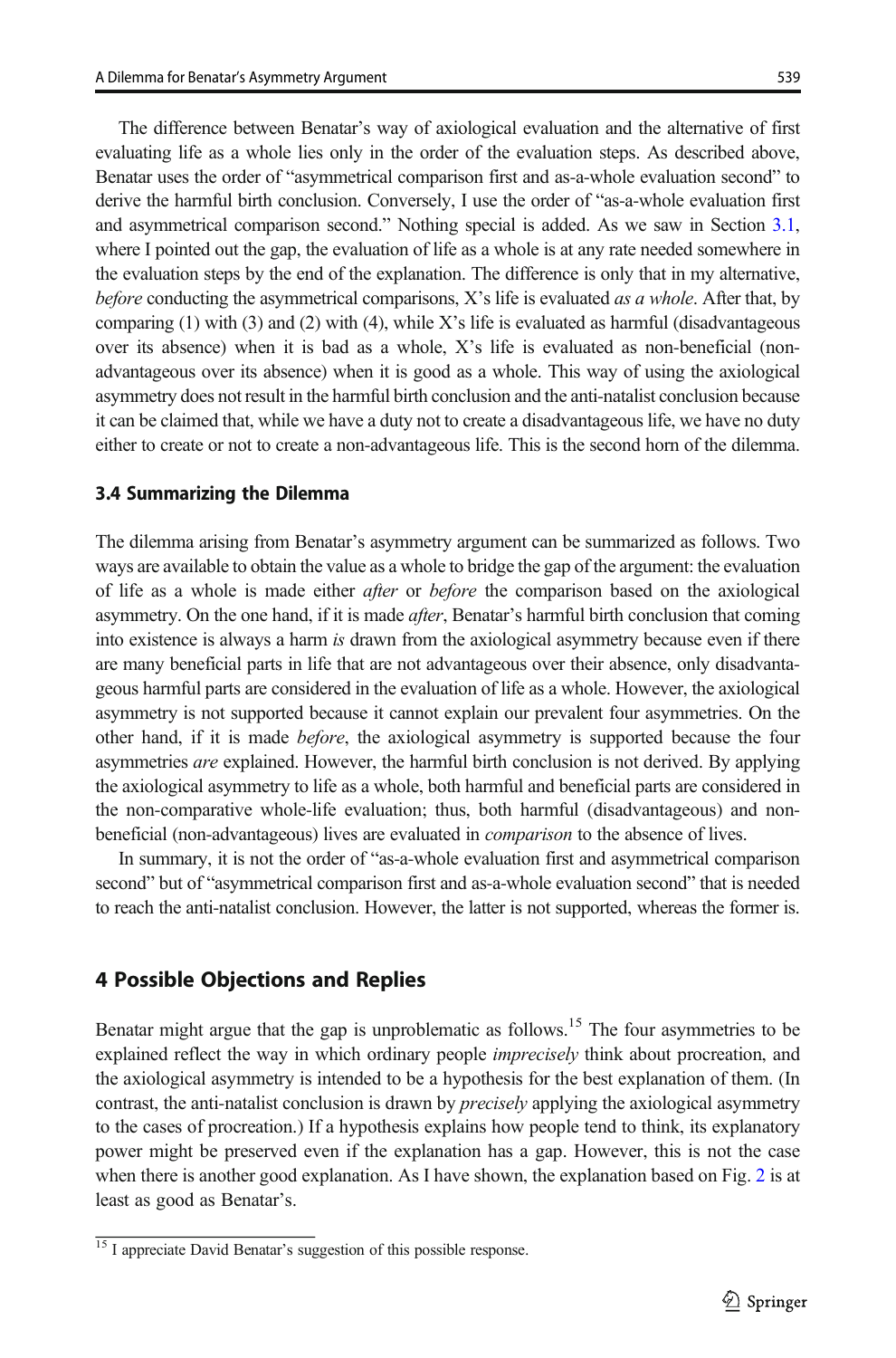Benatar might also criticize the explanation based on the evaluation of life as a whole in the same way he criticizes an objection by Tim Bayne ([2010](#page-15-0), 50–51), who also invokes the concept of life as a whole. According to Bayne, the asymmetry of procreational duties has a better explanation than that of Benatar:

An even better explanation would appeal to an asymmetry between good and bad lives rather than to an asymmetry between good and bad *experiences*. The best explanation of our intuition is simply that we think it is good to avoid a miserable life but not bad to miss out on a good life. (Bayne [2010](#page-15-0), 50)

Benatar responds that Bayne just restates the asymmetry, which is what needs to be explained. He writes:

Consider first the asymmetry of procreational duties. He says that this can be explained by appeal to the intuition that while we have a duty to avoid creating miserable lives, we have no duty to create good lives. But that is exactly what the asymmetry of procreational duties states. (Benatar [2013](#page-15-0), 132)

Benatar's response seems slightly uncharitable. Bayne's claim can be understood as follows: what is explained is the *moral* asymmetry, and what explains it is the *axiological* asymmetry. It is not a mere restatement. This seems a rather natural way of reading Bayne's claim and is consistent with the fact that he persists in using expressions such as "an asymmetry between good and bad lives" (Bayne [2010,](#page-15-0) 52; emphasis added).<sup>16</sup>

Bayne anticipates this kind of objection to his argument from Benatar. He writes, "He might argue that we need to invoke a further, deeper asymmetry—his asymmetry—between events or states in order to explain my asymmetry (between lives)" (Bayne [2010,](#page-15-0) 52). Here, Bayne recognizes the asymmetry between lives as brute. Accordingly, he goes on to claim that (a) Benatar provides no explanation of his asymmetry, and a further explanation invoking Benatar's asymmetry adds nothing to what Bayne has already explained, and (b) that further explanation just incurs costs, such as the counterintuitive anti-natalist conclusion. However, (a) is not true if the asymmetry of life as a whole is brute, as Benatar [\(2013,](#page-15-0) 134) replies: "[A]ll explanations have to end somewhere and we have seen that even in the absence of a further explanation, mine ends deeper than does Dr. Bayne's." As I see it, Bayne need not claim that his asymmetry between lives is brute. It can be constructed from the axiological noncomparative evaluation of a whole life and Benatar's axiological asymmetry.<sup>17</sup> Furthermore, (b) is also not true. There is a deeper explanation that does not lead to Benatar's anti-natalist conclusion, which is a cost, according to Bayne.<sup>18</sup> It is based on Benatar's axiological

 $\frac{16}{16}$  Compare Bayne's objection with that of Thaddeus Metz [\(2011,](#page-15-0) 241), who claims that "the principle that *it is* permissible to start a life if and only if it would be worth continuing" explains the asymmetry of procreational duties. In response to Metz, Benatar states that this principle is "another way of stating it [the asymmetry of procreational duties]" [\(2012,](#page-15-0) 133). The difference between the two objections is that, unlike Bayne, Metz tries to explain a set of moral assessments using another moral assessment.<br><sup>17</sup> When Boxing (2010, 53)

When Bayne  $(2010, 51)$  $(2010, 51)$  $(2010, 51)$  writes about (iii) the retrospective beneficence asymmetry that "[t]he kinds of lives that we regret having brought into existence are not those of normal human beings, but those in which the goods of life are outweighed by its bads," he does make an axiological calculation of the non-comparative value of a whole life.

<sup>&</sup>lt;sup>18</sup> It is a bad move to regard the anti-natalist conclusion as a cost. For Benatar ([2006](#page-15-0), 202–208), it is nothing other than question-begging.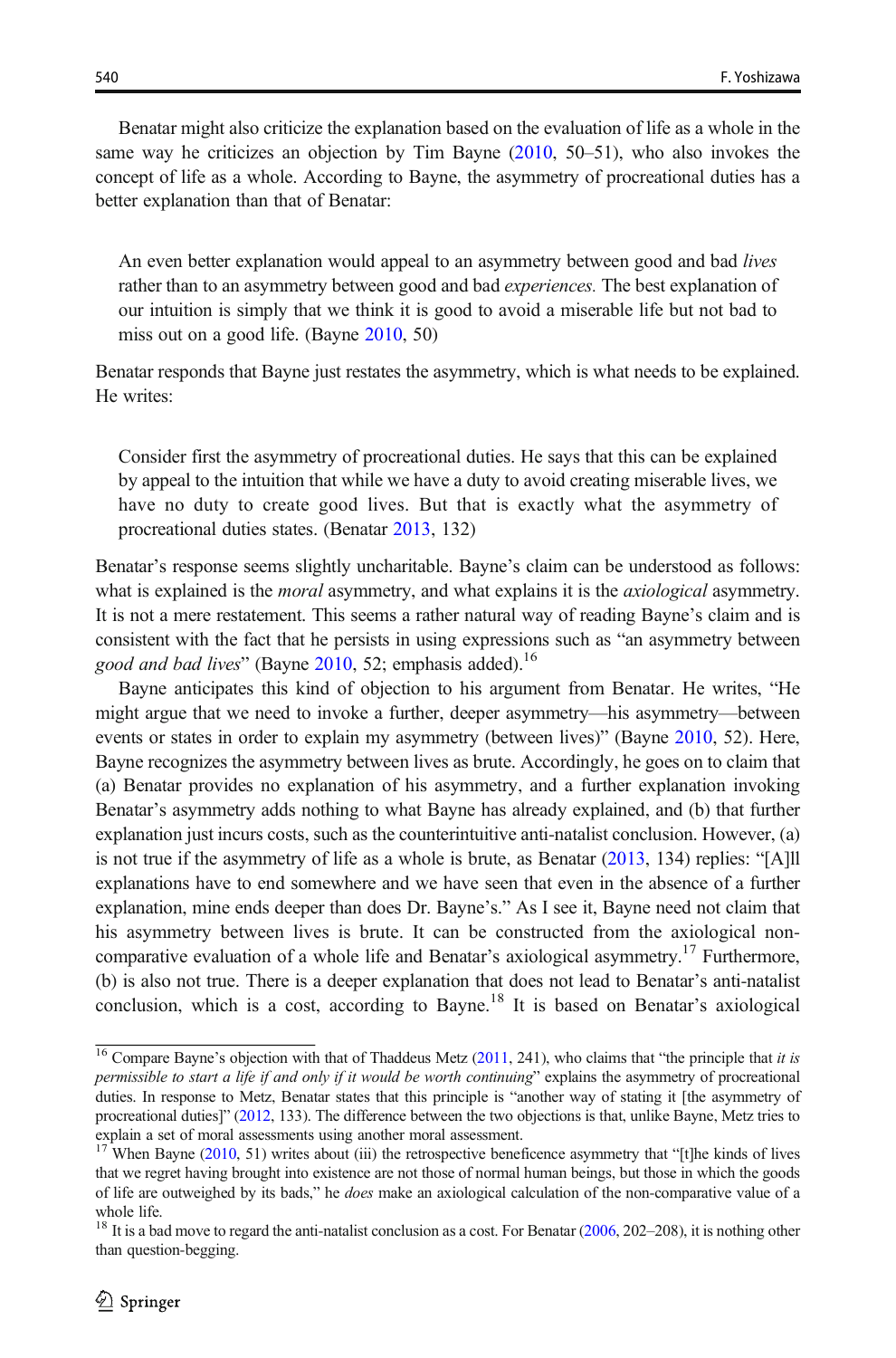<span id="page-12-0"></span>asymmetry. The only difference is the order of the evaluation steps, as we saw in Section [3.3](#page-8-0) (also, recall that the axiological asymmetry itself does not provide a way of evaluating life as a whole).

As I see it, Bayne fails to fully recognize this point in invoking the evaluation of life as a whole. The very merit of invoking it is that one can endorse the structure of Benatar's axiological asymmetry to explain the four asymmetries. It is clear that the explanation using life's value as a whole is a substantial one and is *not* a mere restatement of the asymmetry of procreational duties, for which an explanation is required. Moreover, there is no need to add another asymmetry other than Benatar's axiological asymmetry.

## 5 Order of Evaluation Steps

Before concluding, I clarify further implications of the relation between the order of the evaluation steps and the anti-natalist conclusion more generally. Recall that there are two different orders, namely, "asymmetrical comparison first and as-a-whole evaluation second" and "as-a-whole evaluation first and asymmetrical comparison second." I deal with three types of views, and the difference in their order affects the result significantly.

#### 5.1 Asymmetry of Duties

First, I show that taking the evaluation of life as a whole first has implications for a deontological view of harms and benefits. Benatar [\(2006,](#page-15-0) 32) considers another asymmetry, that "we have negative duties to avoid harm but no corresponding positive duties to bring about happiness," as an alternative explanation for our asymmetrical duties of procreation. While he rejects this explanation, as I see it, an anti-natalist conclusion can be constructed based on this general asymmetry of duties. A rough sketch of an argument would be as follows: We should carefully consider causing harms but need not consider providing benefits. For example, I will be sternly condemned if I suddenly hit a stranger, but I do not have to give my money to a stranger. While bringing a life into existence involves bringing about both harms and benefits, it is only the creation of harms that is subject to a moral duty. Thus, because all life contains harms, to avoid harms, we have a duty to create no people.

The way to avoid this result is to make an evaluation of life as a whole before connecting the axiological evaluations to the moral duties. Based on this order of evaluation, a life can be evaluated as both harmful and beneficial as a whole. Accordingly, it can be claimed that while we have a duty not to create miserable people, we have no duty to create happy people. Here, when the evaluation of life as a whole is made is critically important for our duties related to procreation.

#### 5.2 Asymmetry of Reasons

Second, consider a view that insists on the asymmetry between reasons for our acts. In her critique of Benatar, Harman ([2009](#page-15-0), 781) claims that the asymmetry of procreational duties is explained by virtue of strong reasons against harms and much weaker reasons for benefits. This is similar to the asymmetry that invokes the concept of duty discussed in Section 5.1. Indeed, in his response to Harman, Benatar [\(2013,](#page-15-0) 127) recognizes her view as a variant of this asymmetry. Harman ([2009](#page-15-0), 781) writes, "In particular, we clearly have strong reasons to avoid causing people to suffer, including to avoid doing what will bring someone into existence who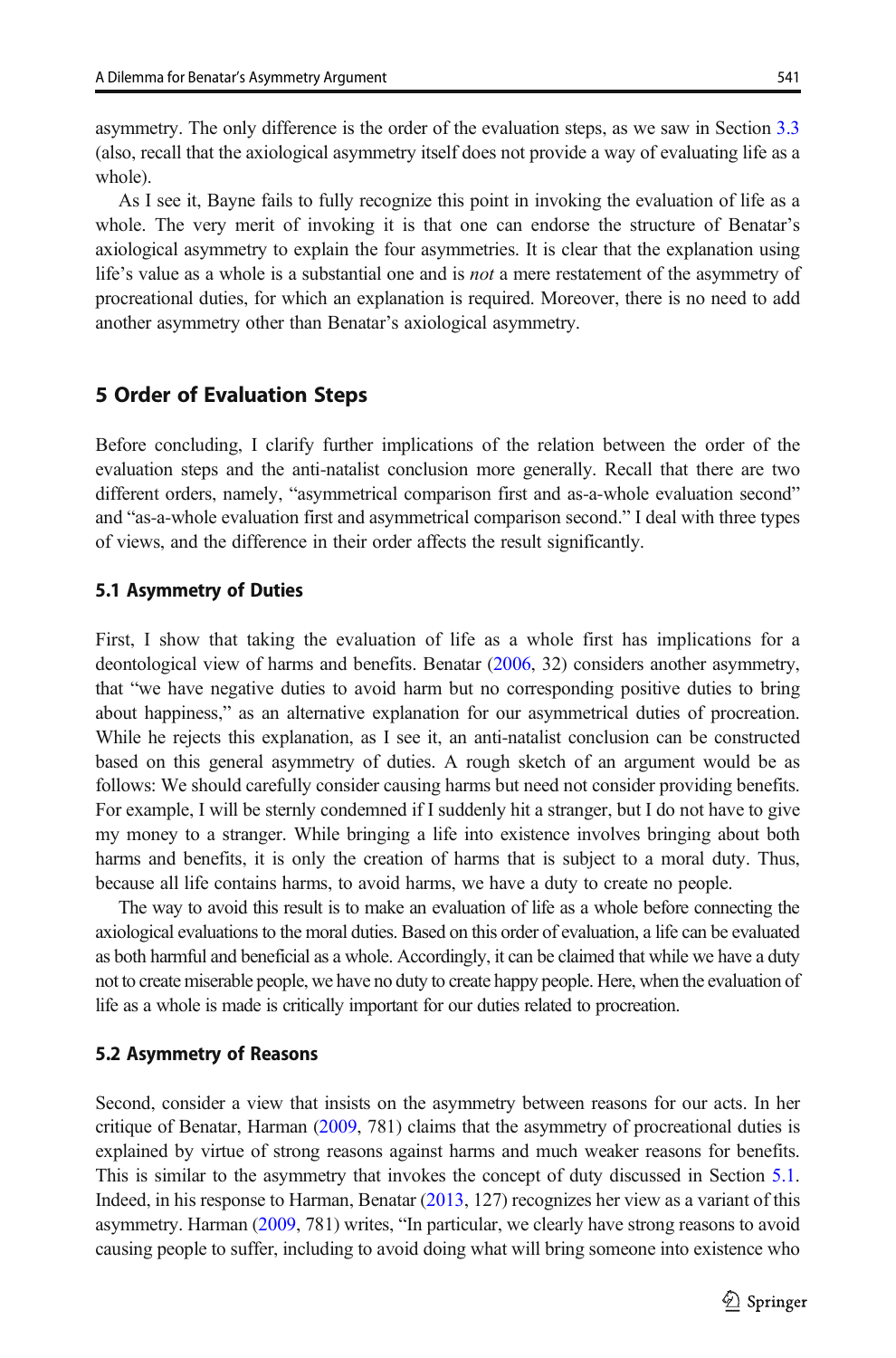will suffer horribly. Our positive reasons to cause people to have good experiences are much weaker." It seems clear that Harman implicitly assumes here that the non-comparative evaluation of life as a whole can be used in the explanation of the asymmetry of procreational duties because the expression "suffer horribly" can be taken as "lead a horribly suffering life." However, while Harman invokes the asymmetries of reasons to reject Benatar's anti-natalism, as I see it, she opens the door to a different form of anti-natalism. This variant can be constructed as the basis of an anti-natalist conclusion if we further assume that we have no reason to bring about benefits.<sup>19</sup> As with the asymmetry discussed in Section [5.1,](#page-12-0) a rough sketch of the argument would be as follows: Bringing a life into existence involves bringing about both harms and benefits. We have strong reasons to avoid causing people harms, but we have no reason to cause people to obtain benefits. In the case of procreation, the reasons regarding benefits never override the negative reasons against creating people. Thus, because all life contains harms, we always have a reason not to procreate.<sup>20</sup> Here, the value of life as a whole is not assessed before connecting the axiological evaluations with the moral reasons. Again, the order of the evaluation steps plays a crucial role.

#### 5.3 Negative Utilitarianism

Third, negative utilitarianism supports a different type of anti-natalism than Benatar's (Metz [2011](#page-15-0), 236–237; Belshaw [2012,](#page-15-0) 118). Consider the hedonistic version for its simplicity. This version can be thought of as invoking an asymmetry between pain and pleasure, though in a different manner from Benatar's. Pain has moral significance, but pleasure does not. Let us call this principle the "Negative Doctrine."<sup>21</sup> With regard to procreation, by bringing people into existence, we bring about both pains and pleasures. Increasing pleasures never contributes to making the world better, but increasing pains *does* contribute to making the world worse. Thus, according to the Negative Doctrine, we should not create new people. Nevertheless, by making an evaluation of life as a whole before applying the Negative Doctrine to the result of the axiological evaluations, the conclusion changes drastically. If the value of life as a whole is assessed and then the Negative Doctrine is applied to the result, it is morally obligatory to avoid bringing bad life as a whole into existence. However, bringing good life as a whole into existence is morally optional because while it does not contribute to making the world better, it does not contribute to making it worse, either. It is important that this remains the hedonistic version of utilitarianism: the values of a whole life are evaluated based on the fundamental axiology according to which pain is bad and pleasure is good. What is added is only the distinction between the evaluations of parts of life and life as a whole.

My aim is not to refine negative utilitarianism to block anti-natalism. Negative utilitarianism also implies that painless killing is required or (if not required) is at least not prohibited because almost all continuing life contains some pain (Smart [1958](#page-15-0), 542–543), regardless of whether it accepts the whole-life evaluation. Instead, my aim is merely to suggest that changing the order of the evaluation steps produces a very different result. The anti-natalist conclusion is not derived either from Benatar's asymmetry argument or from negative

 $19$  Even without this further assumption, our procreation would be morally wrong in many more cases than generally thought. This can be taken as a weaker anti-natalist conclusion.

<sup>20</sup> The view of Seana Shiffrin [\(1999\)](#page-15-0) has an essential commonality with this view, though she attaches significant theoretical weight to the concept of "consent" or "autonomy." Indeed, Benatar [\(2006,](#page-15-0) 49–54) claims that based on Shiffrin's view, a version of anti-natalism can be yielded. <sup>21</sup> This term is from Griffin [1979,](#page-15-0) 47.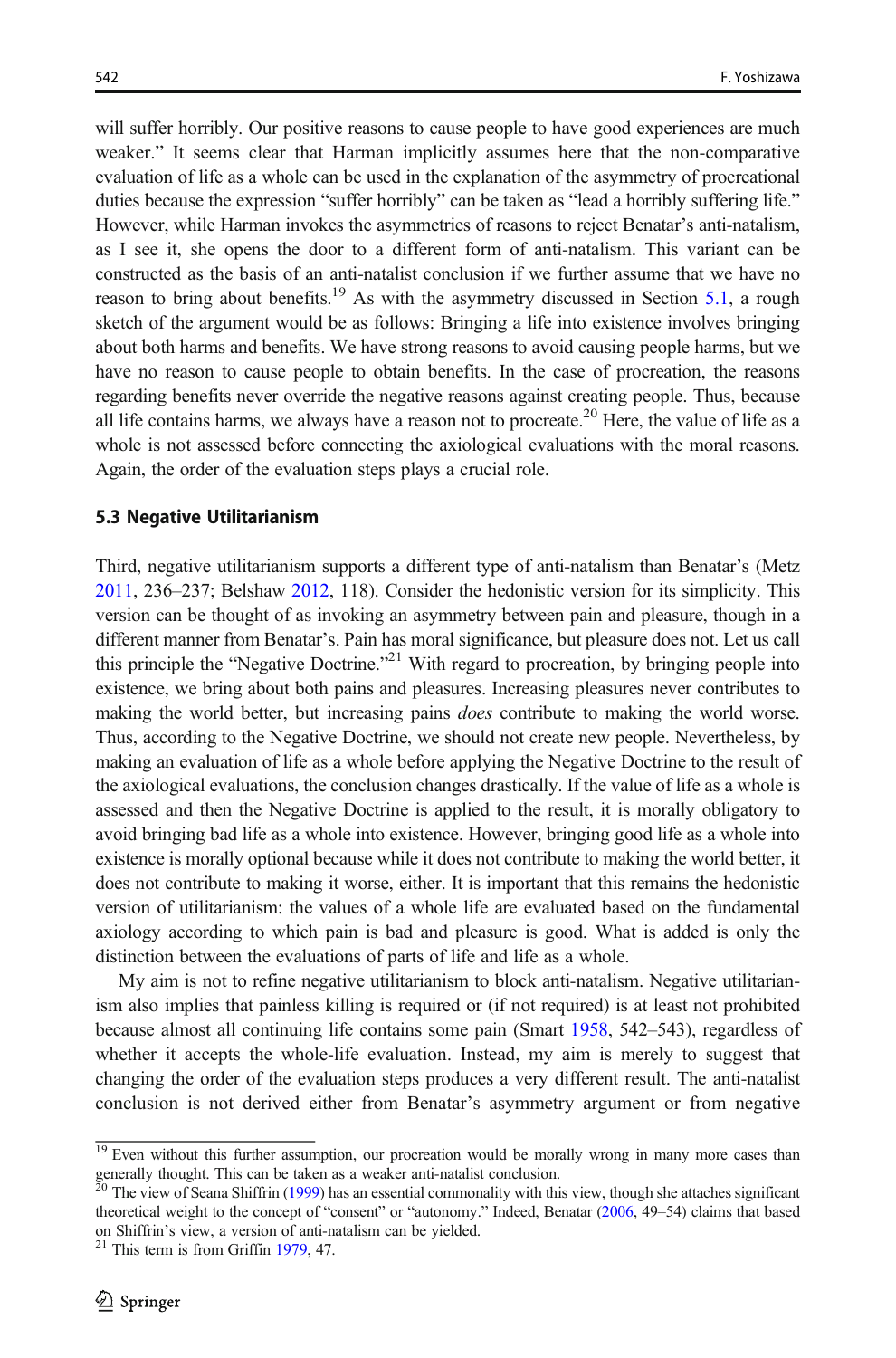utilitarianism if the sequence of the steps taken for their evaluation is altered. However, the implications of the whole-life evaluation are different for each of these positions. The wholelife evaluation may not be attractive to a utilitarian because its imposition of an order for comparative evaluation could detract from the theoretical simplicity of utilitarianism. Moreover, such an evaluation may amount to a deviation from utilitarianism because the conception of whole-life evaluation appears to respect the separateness of persons.<sup>22</sup> In contrast, Benatar, who is not utilitarian and elsewhere argues about the non-comparative evaluation of life as a whole (Benatar [2006,](#page-15-0) Chapter 3), has no good theoretical reason to reject the whole-life evaluation and should consider it in his asymmetry argument.

# 6 Conclusion

In this paper, I have identified a serious gap in Benatar's asymmetry argument. In bridging the gap, the asymmetry argument runs into a dilemma: the axiological asymmetry is not supported because it cannot explain the four prevalent asymmetries, or else it cannot lead to the antinatalist conclusion. This dilemma arises even if we accept all the explicit assumptions of Benatar's asymmetry argument. The only assumption that the argument presented in this paper does not share with Benatar's argument is an implicit one: the order of the evaluation steps.

The quality-of-life argument (Benatar [2006,](#page-15-0) Chapter 3) remains, and it may help to support anti-natalism. The argument focuses on how to evaluate the value of life as a whole, which is the same as the subject of this paper. Nevertheless, its thrust is different because the task of the quality-of-life argument for anti-natalism is to show that all life is non-comparatively very bad. This directly challenges our common sense. Moreover, Benatar has more recently developed a third type of argument for anti-natalism, namely the "misanthropic argument" (Benatar and Wasserman [2015](#page-15-0), Chapter 4; see also Benatar [2006](#page-15-0), 223–224). However, if the argument in this paper is plausible, at least one of the three pillars of Benatar's anti-natalism collapses.

Acknowledgements Earlier versions of this paper were presented at the workshop "Philosophy of Mental Time I: Human Existence in Time" held in Tokyo in 2014 and the "Seminar on Meaning in Life and Analytic Existentialism" held in Sapporo in 2018. I would like to thank the participants for their questions and comments. I would especially like to thank David Benatar, Thaddeus Metz, Ikuro Suzuki, and Tatsuya Kashiwabata for their helpful comments on the earlier versions of this paper. I am also grateful to the two anonymous reviewers who provided detailed and constructive comments that have helped me to substantially improve this paper. I would also like to thank Scribendi [\(www.scribendi.com\)](http://www.scribendi.com) for the English language review. In addition, the reconstruction of Benatar's asymmetry argument in this paper is based on my explanatory essay entitled "Benatar no hanshussei-shugi wo dou uketomeru ka (How to Understand Benatar's Anti-Natalism)" (Gendai-Shiso 47:129–137, 2019, in Japanese). The research for this paper was supported in part by the Japan Society for the Promotion of Science (JSPS KAKENHI Grant Numbers JP18K12192, JP20H01175).

 $\frac{22 \text{ It is well known that John Rawls} (1971, 26-27)$  $\frac{22 \text{ It is well known that John Rawls} (1971, 26-27)$  $\frac{22 \text{ It is well known that John Rawls} (1971, 26-27)$  criticized (classical) utilitarianism for its disrespect of the separateness of persons. An anonymous reviewer of this paper suggests that while utilitarianism with the wholelife evaluation is still utilitarianism, it may be a step back from a hardline type. If the acceptance of the whole-life evaluation could imply the loss of an important feature of utilitarianism, such a way of evaluation generally should be considered even more seriously. The reviewer also indicates that hardline negative utilitarianism may remain an alternative position for anti-natalism. As I stated above, the pro-mortal implication seems too costly for the sole purpose of defending anti-natalism. By contrast, one of the virtues of the structure of Benatar's argument pertains to his attempt not to commit to obviously counterintuitive theses except for the middle harmful birth conclusion and the final anti-natalist conclusion.